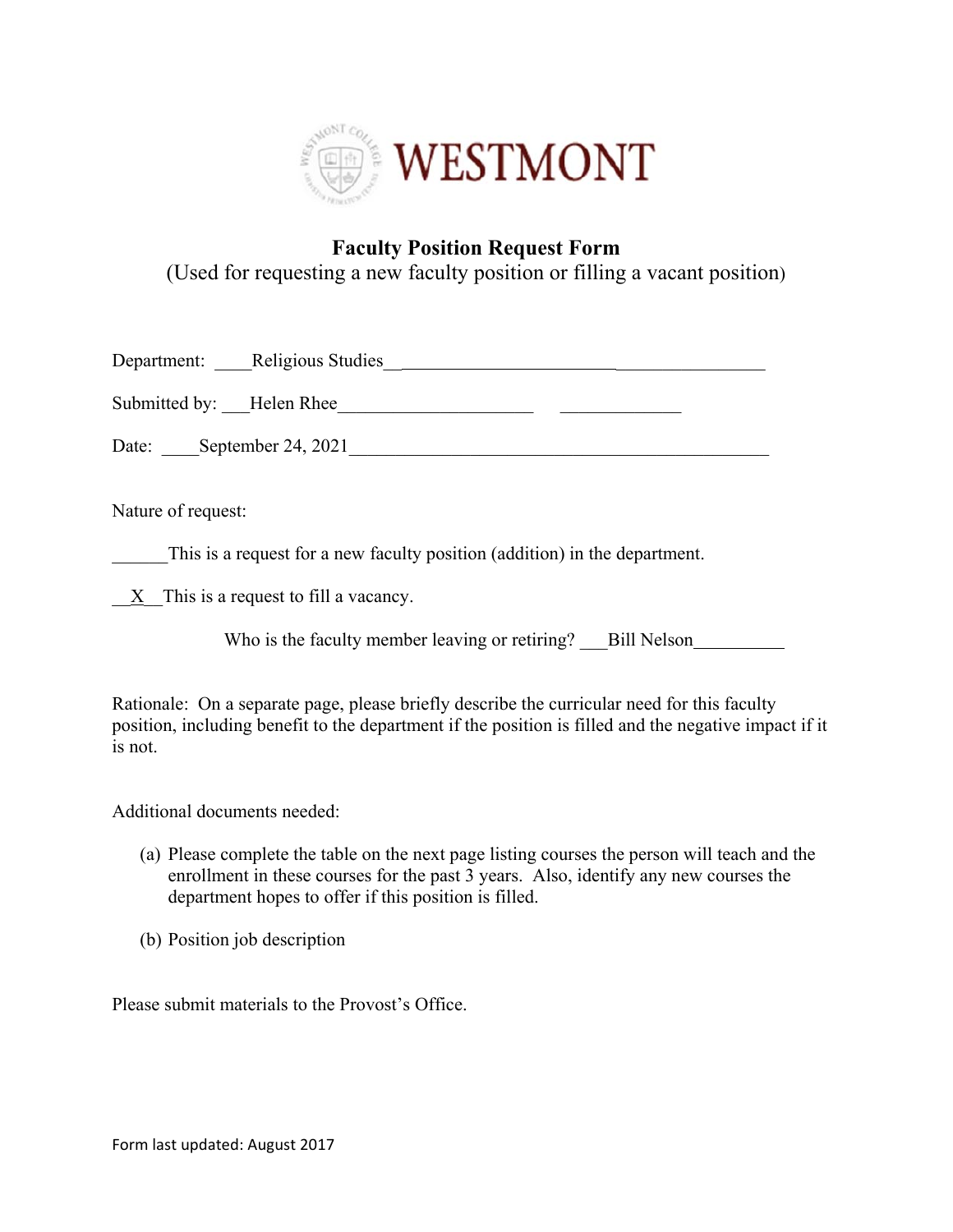## **Faculty Position Supporting Documentation**

Enrollment in course during the past 3 years: See a separate Excel Spreadsheet

| Dept/Cr<br>Num. |  |  |  |  |
|-----------------|--|--|--|--|
|                 |  |  |  |  |
|                 |  |  |  |  |
|                 |  |  |  |  |
|                 |  |  |  |  |
|                 |  |  |  |  |
|                 |  |  |  |  |
|                 |  |  |  |  |
|                 |  |  |  |  |
|                 |  |  |  |  |
|                 |  |  |  |  |
|                 |  |  |  |  |

Position job description: This tenure-track position in Old Testament entails the following teaching responsibilities: one or two sections of Introduction to Old Testament every semester, elementary and/or intermediate Hebrew for biblical language program, and/or an upper-division Old Testament course for majors and minors per semester. The faculty occupying this position is expected to contribute to departmental curriculum development, collegiality, and mission of the College.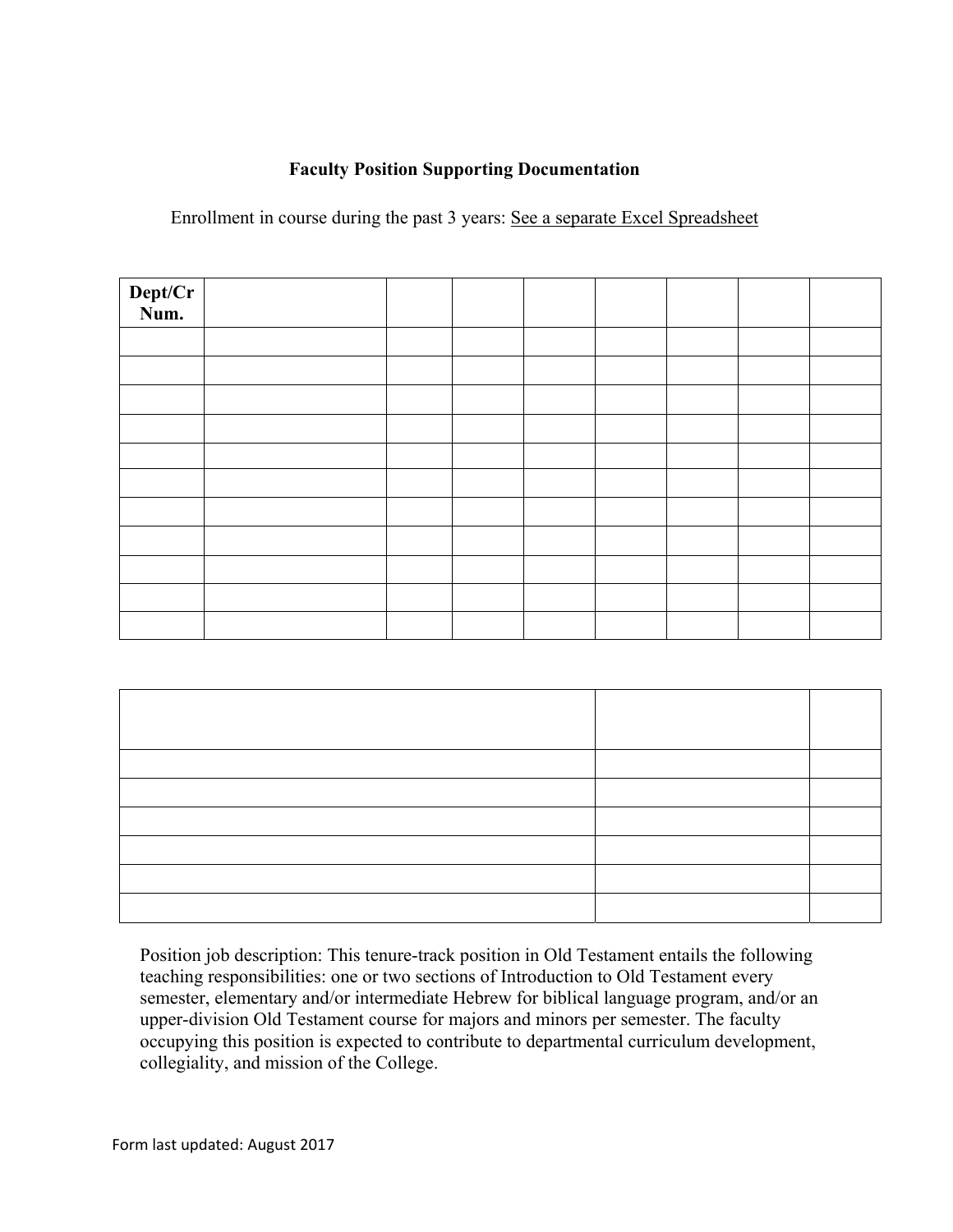Rationale: Please briefly describe the curricular need for this faculty position, including benefit to the department if the position is filled and the negative impact if it is not.

The faculty who will fill this position will teach one of the Common Context courses: Introduction to Old Testament. This course is vital to helping students read and understand Old Testament in its historical, cultural, and theological contexts and see God's creation and continuity of God's salvific activities throughout Israelite history. This course is vital to helping students read and understand New Testament as the fulfillment of Old Testament. This is one of the courses required for all Westmont students.

The faculty who will this position will also teach elementary and/or intermediate Hebrew and upper division Old Testament courses for Religious Studies major and minor students. Religious Studies Dept. has long wanted to build a robust Hebrew program, but it has not been able to more than dozen years. The faculty for this position will work together with Sandra Richter to build a solid Hebrew program; and this will revitalize our biblical language program. Renewed and revitalized biblical language program will strengthen our major and minor offerings and program.

If this position is not filled, its negative impact is unthinkable. We will have to rely on adjunct professors to teach one of the fundamental courses for the mission of the College. Our department's curriculum will be disparate and in disarray and rather than united and coherent as we will have to depend on different adjunct professors. Ultimately then, not only Religious Studies major and minors students, but also a significant number of Westmont students will suffer.